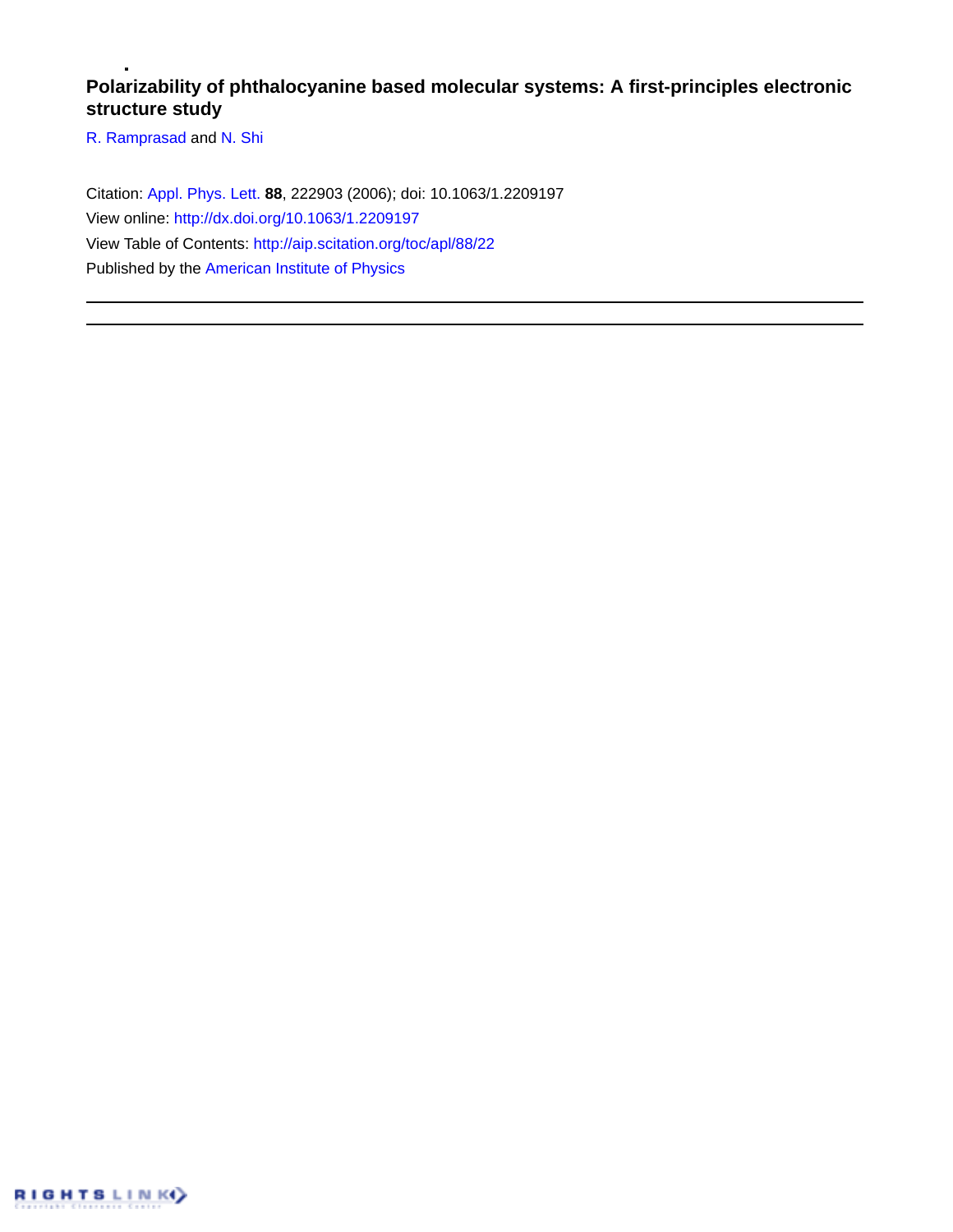## **[Polarizability of phthalocyanine based molecular systems: A first-principles](http://dx.doi.org/10.1063/1.2209197) [electronic structure study](http://dx.doi.org/10.1063/1.2209197)**

R. Ramprasad<sup>a)</sup> and N. Shi

*Department of Chemical, Materials and Biomolecular Engineering, Institute of Materials Science, University of Connecticut, 97 N. Eagleville Road, Storrs, Connecticut 06269*

(Received 24 March 2006; accepted 27 April 2006; published online 2 June 2006)

A first-principles electronic structure study is performed to determine the optical and static polarizability tensors of various phthalocyanine (Pc) derived molecules, including H<sub>2</sub>Pc, CuPc, and MgPc. It is found that the dominant contribution to the polarizability is electronic in origin, and that the metal atoms only marginally enhance the polarizability. An analytical electrostatic model that relates the polarizability of an ellipsoid to its permittivity is then used to estimate the permittivity tensor of these molecular systems. © *2006 American Institute of Physics*. [DOI: [10.1063/1.2209197](http://dx.doi.org/10.1063/1.2209197)]

Owing to their high chemical stability, various possible synthetic modifications, and their semiconductivity, $\frac{1}{1}$  metal phthalocyanines (Pc) have been considered for several technological applications, including thin film flexible transistors<sup>2</sup> and light emitting diodes.<sup>3</sup> In fact, Pc based materials are part of the discotic liquid crystal class of functional materials, which display an increased charge carrier mobility as compared to conventional conjugated polymers.<sup>4</sup>

Recently, copper phthalocyanine (CuPc) oligomers have been used as a filler to a polymer matrix in developing an all-organic composite actuator material (containing about 40 wt % CuPc) with a high dielectric constant of about  $225$ .<sup>5</sup> However, it is unclear whether the high dielectric constant of CuPc based systems is intrinsic to  $CuPc$ .<sup>6</sup> While it has been suggested $^6$  that extrinsic factors, such as contact metals, oxygen exposure, <sup>8</sup> self-organization of the Pc molecules, and sample treatment,<sup>9</sup> could result in giant values of the dielectric constant (similar to what is observed in inorganic semiconductors<sup>10</sup>), the role played by the individual molecules is unclear.

The present contribution addresses the dielectric properties of Pc based monomer molecules and comes in two steps. Firstly, we present *ab initio* computations of the optical and static polarizability tensors of monomers of CuPc, magnesium phthalocyanine (MgPc), and metal-free phthalocyanine  $(H<sub>2</sub>$ Pc, in which the metal atom is replaced by two H atoms). Secondly, we estimate the direction dependent dielectric constant of the Pc molecules using a classical electrostatic model that relates analytically the computed molecular polarizability to the dielectric tensor of an ellipsoid.

All calculations reported here were performed using the local density approximation (LDA) within density functional theory  $(DFT)$ ,  $^{11}$  as implemented in the local orbital SIESTA code.<sup>12</sup> Norm-conserving nonlocal pseudopotentials of the Troullier-Martins type were used to describe all the elements. Atomic configurations of  $[He]2s^22p^2$ ,  $[He]2s^22p^3$ ,  $[He]2s^22p^4$ ,  $[Ne]3s^2$ ,  $[Ar]3d^{10}4s^1$ , and  $[Ne]3s^1$  were used for the C, N, O, Mg, Cu, and Na pseudopotentials, respectively. A double-zeta plus polarization (DZP) basis set was used for all calculations. The equilibrium positions of the atoms were determined by requiring the forces on each atom to be smaller than 0.04 eV/Å.

The polarizability tensor component  $\alpha_{ij}$  was determined as  $d_i/E_i$ , where  $d_i$  is the dipole moment along the *i* direction induced due to an external electric field  $E_i$  along the *j* direction (with  $i, j=x, y$ , or *z*). An electric field of strength 0.01 V/Å was used in the determination of  $\alpha_{ij}$ . As a test of our method, we have determined the polarizability of a number of simple atoms and molecules for which prior computational<sup>13</sup> and/or experimental results<sup>14</sup> are available. Comparison of our results with prior work is summarized in Table I. As can be seen, our predictions are in reasonable agreement with experiments and other theory.

Figure 1 shows the structure of the CuPc monomer molecule. The atomic coordinates of this molecule was optimized in the absence of an external electric field. Table II shows the values of selected geometric parameters that characterize the structures of  $H_2$ Pc, CuPc, and MgPc as determined here, as well as in prior computational<sup>15</sup> and experimental works.<sup>16</sup> As can be seen, our computed values are in excellent agreement with prior determinations. External electric field was then applied along the  $x$ ,  $y$ , or  $z$  directions (for CuPc and MgPc, the *x* and *y* directions are identical owing to symmetry). The field induced dipole moment was calculated

TABLE I. Polarizability (in  $\AA^3$ ) of selected molecules. For dimer molecules,  $\alpha_{\parallel}$  and  $\alpha_{\perp}$  represent the polarizability parallel and perpendicular to the bond lengths, respectively.

|                          |                      | This work | Expt. <sup>a</sup> | Other theory <sup>b</sup> |
|--------------------------|----------------------|-----------|--------------------|---------------------------|
| H <sub>2</sub>           | $\alpha_{\parallel}$ | 0.93      | 1.03               | 0.93                      |
|                          | $\alpha_{\perp}$     | 0.57      | 0.72               | 0.66                      |
| Na <sub>2</sub>          | $\alpha_{\parallel}$ | 46.1      | 46.2               | 47.4                      |
|                          | $\alpha_{\perp}$     | 22.9      | 27.2               | 27.8                      |
| $\text{Na}_5(C_{2n})$    | $\alpha_{xx}$        | 110.3     | .                  | 118.3                     |
|                          | $\alpha_{\rm vv}$    | 75.4      | .                  | 81.9                      |
|                          | $\alpha_{77}$        | 56.1      | .                  | 60.9                      |
| $\text{Na}_8$ $(D_{2d})$ | $\alpha_{xx}$        | 93.5      | .                  | 93.2                      |
|                          | $\alpha_{\rm vv}$    | 93.5      | .                  | 92.6                      |
|                          | $\alpha_{zz}$        | 116.4     | 123.2              | 105.3                     |
| $C_{60}$                 |                      | 79.8      | 79.3, 85.2         | 87.3, 85.0                |

<sup>a</sup>Reference 14.

b Reference 13.

a)Electronic mail: rampi@ims.uconn.edu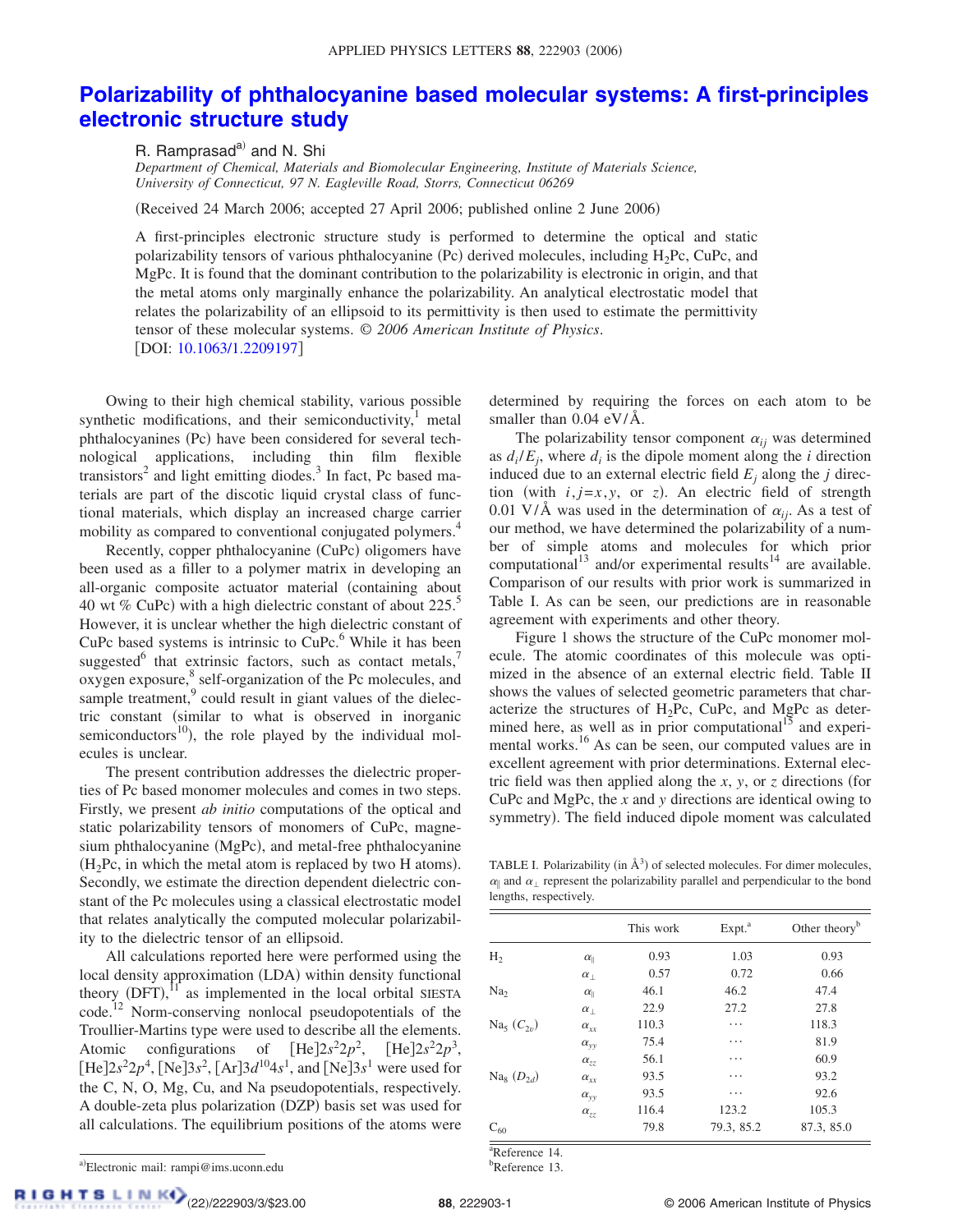

FIG. 1. Atomic structure of the CuPc molecule. In MgPc, the Mg atom sits in the center of the molecule. In H<sub>2</sub>Pc, the two H atoms are bound to  $N^1$  and  $\mathrm{N}^3.$ 

both when the atomic coordinates were held fixed at their field-free equilibrium positions (resulting in the *optical* polarizabilities) and when the atomic coordinates were allowed to relax to their field-induced equilibrium positions (resulting in the *static* polarizabilities). The former (optical) case corresponds to the high frequency limit of the polarizability, as at this limit, we expect only the electrons to be able to respond to the external electric field, while the latter (static) case represents the low frequency limit when both the electronic and ionic degrees of freedom contribute to the polarizability.

Table III shows the optical and static polarizability tensors  $(\bar{\alpha}^o)$  and  $\bar{\alpha}^s$ , respectively) for H<sub>2</sub>Pc, CuPc, and MgPc. Several trends can be observed:

TABLE II. Calculated structural parameters of  $H_2Pc$ , MgPc, and CuPc; the atomic numbering scheme of Fig. 1 is used. Experimental values (Ref. 16) of CuPc are shown in parentheses. All bond lengths are in Å and bond angles in degrees.

| Parameter                  | $H_2Pc$ | MgPc   | CuPc          |
|----------------------------|---------|--------|---------------|
| $H - N1$                   | 1.045   |        |               |
| $Mg-N^1$                   | .       | 1.992  | .             |
| $Cu-N1$                    | .       | .      | 1.956(1.935)  |
| $N^1 - C^5$                | 1.376   | 1.377  | 1.376(1.366)  |
| $C^5 - N^{13}$             | 1.319   | 1.334  | 1.326(1.328)  |
| $C^5 - C^{17}$             | 1.455   | 1.468  | 1.462(1.453)  |
| $C^{17}-C^{18}$            | 1.418   | 1.417  | 1.413(1.400)  |
| $C^{17}-C^{25}$            | 1.405   | 1.404  | 1.404(1.388)  |
| $C^{25} - C^{33}$          | 1.402   | 1.404  | 1.404(1.377)  |
| $C^{33} - C^{35}$          | 1.418   | 1.416  | 1.417(1.413)  |
| $C^5 - N^1 - C^6$          | 111.77  | 109.26 | 108.47(107.3) |
| $N^1 - C^5 - N^{13}$       | 127.95  | 127.58 | 128.07(127.6) |
| $N^1 - C^5 - C^{17}$       | 106.90  | 108.96 | 109.48(110.4) |
| $C^5 - N^{13} - C^7$       | 122.36  | 124.10 | 122.32(122.2) |
| $C^5 - C^{17} - C^{18}$    | 107.21  | 106.41 | 106.28(106.0) |
| $C^{18}-C^{17}-C^{25}$     | 121.38  | 121.22 | 121.51(121.1) |
| $C^{17} - C^{25} - C^{33}$ | 117.19  | 117.53 | 117.06(117.9) |
| 8 L I N                    | 121.43  | 121.25 | 121.43(121.0) |

TABLE III. Optical (high frequency or electronic) and static (low frequency) polarizability tensors (in  $\AA$ <sup>3</sup>) of Pc based molecules oriented along the *xy* plane.

| Molecule | $\bar{\alpha}^o$                                                                                                                                                         | $\bar{\alpha}^s$ |
|----------|--------------------------------------------------------------------------------------------------------------------------------------------------------------------------|------------------|
| $H_2Pc$  | $\begin{pmatrix} 134.2 & 0 & 0 \\ 0 & 134.2 & 0 \\ 0 & 0 & 27.5 \end{pmatrix}$ $\begin{pmatrix} 135.7 & 0 & 0 \\ 0 & 139.9 & 0 \\ 0 & 0 & 27.5 \end{pmatrix}$            |                  |
| MgPc     | $\begin{pmatrix} 137.2 & 0 & 0 \\ 0 & 137.2 & 0 \\ 0 & 0 & 28.1 \end{pmatrix}$ $\begin{pmatrix} 139.7 & 0 & 0 \\ 0 & 139.7 & 0 \\ 0 & 0 & 31.3 \end{pmatrix}$            |                  |
| CuPc     | $\begin{pmatrix} 135.8 & 0 & 0 \\ 0 & 135.8 & 0 \\ 0 & 0 & 28.1 \end{pmatrix} \hspace{1cm} \begin{pmatrix} 138.0 & 0 & 0 \\ 0 & 138.0 & 0 \\ 0 & 0 & 28.1 \end{pmatrix}$ |                  |

- (1) As one would expect, the polarizability along the direction perpendicular to the plane of the molecules (the *z* direction in our case) is much lower than in other directions.
- (2) Regardless of the type of molecule and the tensor component, over 90% of the contribution to the polarizability (in fact, over 99% in most cases) is electronic in origin, characteristic of covalent bonding.
- (3) Metal Pc molecules display only a slight enhancement in polarizabilities compared to the metal-free  $H<sub>2</sub>PC$ molecule.

The dominant factors that contribute to the polarizability of Pc based molecules thus appear to be unrelated to the presence, absence, or type of the metal cation, and largely determined by the covalent bonding within the molecule.

In order to further understand the significance and the meaning of the calculated polarizabilities, a connection with classical electrostatics was attempted. For an ellipsoidal object made out of an anisotropic, but homogeneous dielectric material, an analytical expression exists that relates the polarizability tensor of the object to its dielectric tensor.<sup>17</sup> If  $a_x$ ,  $a_{\nu}$ , and  $a_{\nu}$  are the semiaxes of a prolate ellipsoid, this expression is given by  $17$ 

$$
\alpha_{ii} = \frac{a_x a_y a_z}{3} (\epsilon_{ii} - 1) \frac{1}{1 + N_i(\epsilon_{ii} - 1)},\tag{1}
$$

where  $\epsilon_{ii}$  is a diagonal component of the dielectric tensor. The depolarization or geometry factor  $N_i$  for a prolate ellipsoid is a function of the aspect ratio  $a_z/a_x$ , given in terms of elliptical integrals.<sup>17</sup>

Here, we approximate the CuPc molecule by a prolate ellipsoid, with  $a_x = a_y = 7.5$  Å, corresponding to the end-toend distance of about 15 Å for this molecule. Since it is not clear what the exact value of  $a<sub>z</sub>$  should be within the ellipsoidal model, we treat this as an adjustable parameter. Equation (1) can then be used to determine the CuPc dielectric tensor diagonal components for a range of  $a_7/a_x$  values using its polarizabilty tensor given in Table III.